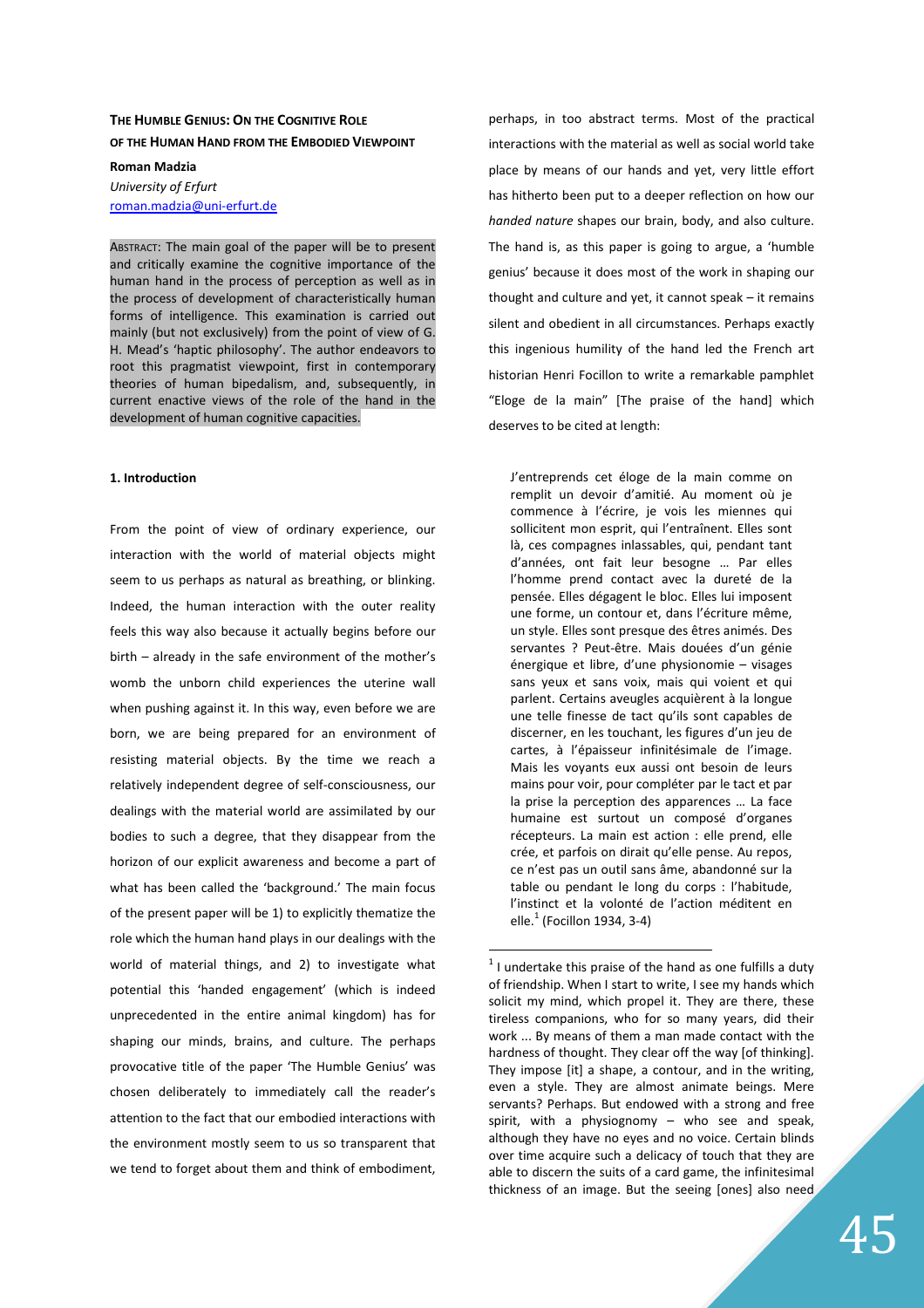Focillon rightly remarks, that the hands are the center of (human) action, i.e. although we are embodied like other animals, what makes us distinctly human is the scope in which we are able to creatively use our hands to transform our habitat. Over the last two decades, the pragmatistically informed 4EA (embodied, extended, enactive, embedded, affective) accounts of cognition<sup>2</sup> have provided us with excellent reasons why it is no longer possible to think of the mind in absence of the body and materiality which surrounds it. This paper would like to point to the hand not only as a mediator between those two but much rather aims to present it as an element which indeed plays a constitutive role in how we perceive the world. The main intellectual source of this endeavor will be the 'haptic philosophy' of George H. Mead, who arguably was the only classical pragmatist to have underlined to a crucial degree the constitutive role of the human hand for specifically human forms of cognition (Miller in Mead 1982, 12). However, before one can get to Mead's theory on the cognitive role of the hand, it will be necessary to paint a broader syncretic picture of how it might have happened that humans developed their unique manual abilities. To this end, it will be necessary to shed some light on certain contemporary evolutionary theories regarding the development of the human bipedalism which freed the hands in the first place and brought about important changes in human anatomy and, consequently, also in the human brain and social relations. Second, Mead's conception of contact and distance experience will be elucidated along with certain phenomenological consequences that such a conception brings. Next,

<u>.</u> their hands to see, to complete by touch and grasp the perception of forms ... The human face is primarily a compound of receptor organs. The hand is action: it takes, creates, and sometimes it looks like it thinks. At rest, it is not a soulless tool, abandoned on the table or hanging along the body: the habit, instinct and will to action meditate in it. [Translation – R.M.]

 $2$  See, e.g., Burke (2013), Gallagher (2014a), Gallagher & Miyahara (2012), Chemero (2011), Johnson (2008), Jung (2009), Menary (2007), Madzia (2013), Madzia & Jung (2016), Rockwell (2005), Solymosi & Shook (2013), etc.

Mead's enactive realist theory of a physical object will be introduced in order to prepare some conceptual foundations for what one could call the pragmatist metaphysics of materiality. In the fourth step, all of the previous considerations will be put together with Mead's theory of symbolic interaction in order to demonstrate the possibilities which Mead's concept of communication *via* significant symbols offers us when investigating the multifaceted human relations towards the world of things, artifacts, objects, and material signs. In this manner, it will be demonstrated how our 'handed' form of embodiment gave rise to the phenomenon of material culture, and in turn, how the material culture changes the human neuronal as well as social profile.

# **2. The liberation of hands: the upright posture & what it means for us**

The history of man becoming a tool-maker, gesturer, and a producer of signs and (material) culture is inseparably connected to the development of human bipedalism and upright posture for several reasons; first and the most obvious being the fact that without relatively free front limbs, no sophisticated tool making would be possible as the limbs would be predominantly used for maintaining balance and generating movement in space. Secondly, despite the fact that monkeys and apes are quadrupedal they are known to be able to use (if not produce) several kinds of tools. It turns out then, that the whole story of human bipedalism is a bit more complicated than this and that bipedalism did not develop by humans primarily in order to enable them to produce or use tools. However, it still remains an undeniable fact that bipedalism and upright posture played an absolutely crucial role in the evolution of humans as a species with unique cognitive characteristics. As Shaun Gallagher, notes: "if humans had not attained the upright posture … or did not evolve with hands, the human brain would likely be much smaller, our sensory and motor systems would be different (more attuned to the olfactory than to vision), and none of it would function in the specific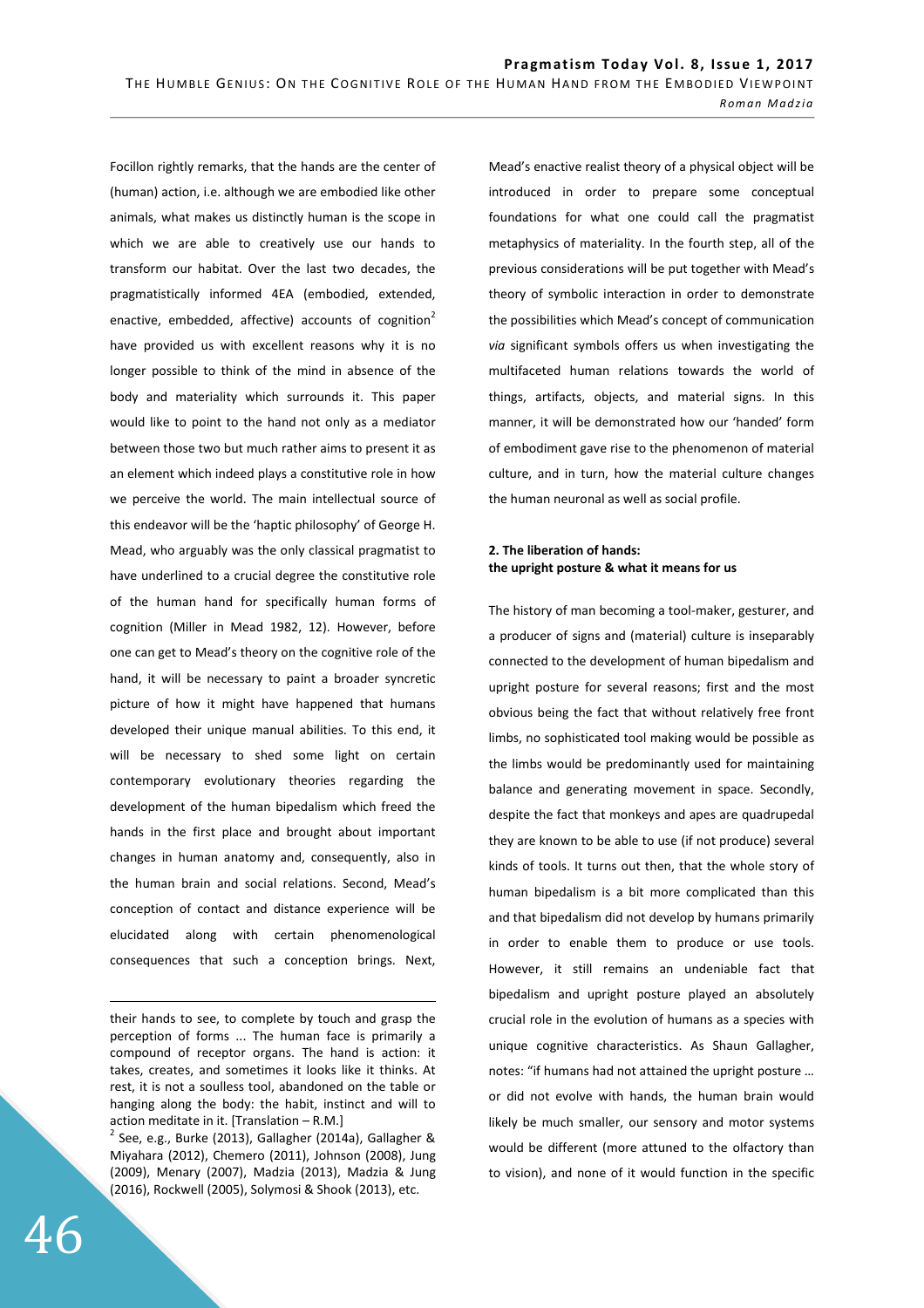way it functions now. Indeed, we would likely have to redefine what we mean by rationality" (2015, 99-100). Some anthropologists such as Carsten Niemitz point out that the human orthograde posture and locomotion are not only unique among all mammals: "Even among all land-dwelling vertebrates, human bipedalism is unparalleled, since erect-walking penguins, with their short rudder-like feet, have a completely different functional anatomy and biomechanics (…). Moreover, neither dinosaurs nor ostriches or any other sauropsid or marsupial moving on their hind feet show an orthograde spine in locomotion" (2010, 241). Although the human upright posture is usually presented as a great evolutionary step forward, from the point of view of functional biomechanics, there are also very serious disadvantages our ancestors had to face when adopting the upright posture. The French anthropologist Yvette Deloison (2004) even go so far as to contend that bipedalism brings humans to such an unfavorable position *vis-à-vis* other quadrupedal species that it does not offer sufficient advantages for it to have persisted according to the classic criteria of natural selection. There is several crucial functional impediments which make the upright posture disadvantageous: i) *slowness* which according to Lovejoy (1981) increases predatory pressure against much faster apex predators such as eagles or leopards; ii) *higher risk of injuries* – elevated position of the center of mass of the upright body above a small supporting area increases the probability of injuries from falls (Skoyles 2006); iii) *higher energy consumption* – an erect locomotion performed by quadrupedal primates is highly energy-consuming and subjects the joints of such primates to new and different stresses. Taking into account that the evolution of bipedalism must have taken perhaps millions of years this factor has to be taken as an effective selective pressure against an erection of the body for locomotion.

So how did it happen that humans ended up walking on two feet? There are multiple theories concerning this question. Because of space limitations it will not be

possible to address all of them here. $3$  Let us, therefore, take a closer look at those which are, in one way or another, directly related to the role of the hand.

- 1) *The freeing of the hands hypothesis* promoted initially by Charles Darwin in his book *The Descent of Man* (1871) and influential in especially in 1960s. According to this theory, human bipedalism was a result of evolutionary pressure in hominids which increasingly engaged themselves in activities such as tool-using, weapon-handling, food-gathering, and self-defense. However, as indicated above, the upright posture is not a functionally necessary position for manipulation with things, neither by humans, nor by other primates.
- 2) *The provisioning hypothesis*  according to this theory, food transport was the origin of the late hominid bipedalism. As the advocates of this theory contend, using hands for food carrying was a significant improvement in comparison to quadrupedalism where food is transported by means of the mouth, or a hand grip of a single arm. Niemitz (2010), however, argues that such a behavior happens quite rarely by our closest relatives, i.e., big apes. Although he admits that food carrying might have been a complementary factor in the evolution of bipedalism, he doubts that this activity, on its own, might have caused such a significant transformation in human functional make-up.
- 3) *The reaching for food hypothesis*  proceeds from the hypothesis that bipedalism originated in a savannah scenario. In those circumstances it was often necessary for our ancestor to be able to reach and pick up fruits from higher parts of bushes and trees. According to this theory, bipedalism evolved

 $3$  For an excellent summary of these theories, see Niemitz (2010).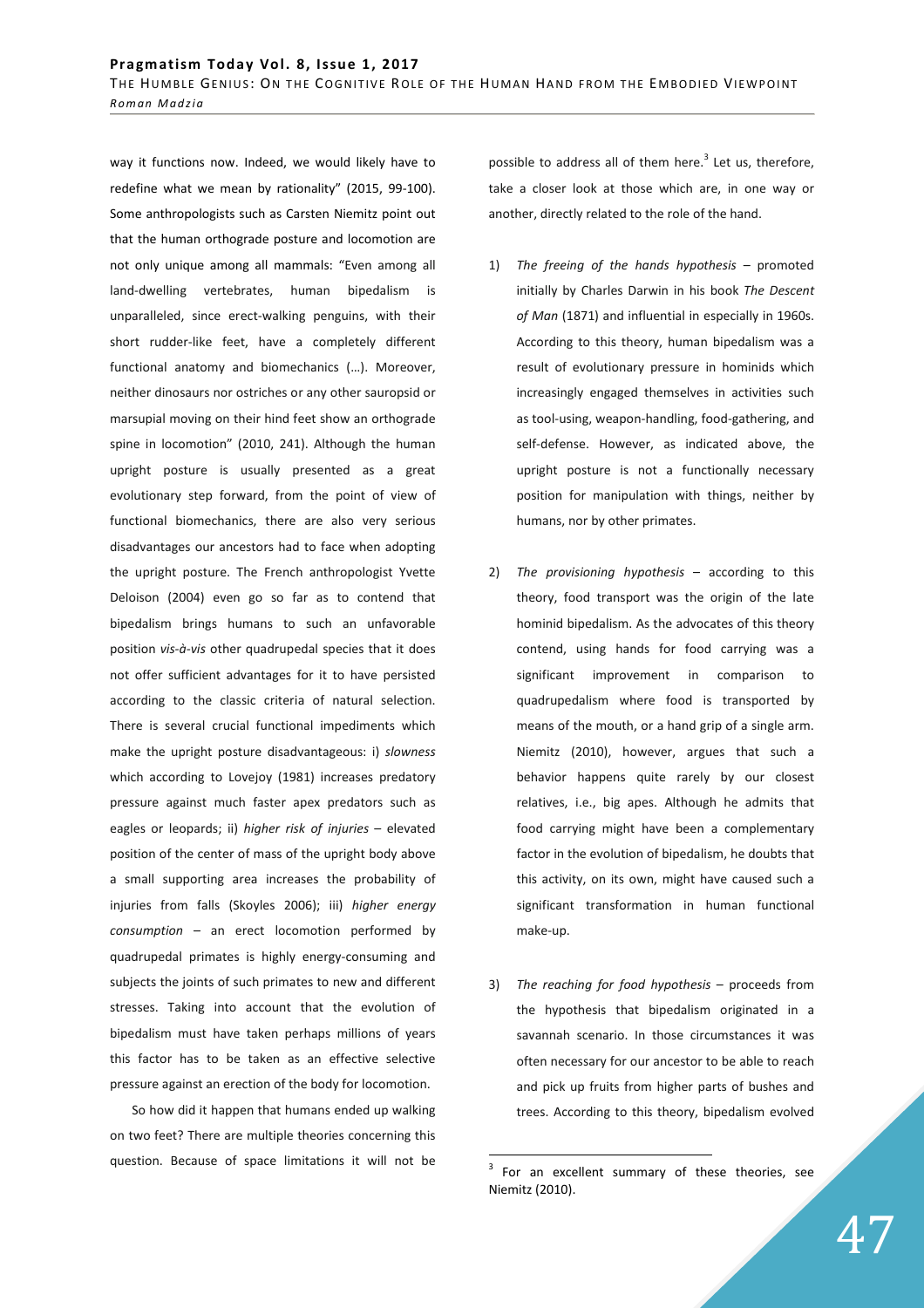in order to improve access to food sources close to the ground. Nevertheless, actions such as reaching for food are usually very episodic, in other words, they do not take a very long time. In this sense, one may doubt whether such a fundamental change in human functional make-up really can be a result of short-term actions (however important such actions may be) such as food picking.

4) *The display hypothesis* – argues that bipedalism has its origins in a novel way of resolution of intragroup conflicts. In this scenario, an individual entering into a conflict with another individual would stand up on his rear limbs (hence a 'display hypothesis') in order to intimidate his opponent. The surprising effects of such a behavior would, then, often result in winning of fights and getting more offspring. Subsequently, the offspring would stand up more and more often and achieve a higher status because of this novel behavior. Apart from the apparent speculativness of this theory, the objection can be raised that the display behavior takes up relatively very brief periods of time. In other words, this theory, again, does not seem to answer the question why our ancestors would remain upright after the social conflict has been solved.

As Niemitz himself observes "The main question is not why our ancestors stood up for some reason and for longer durations than they had done before. It is of much greater importance why they remained upright afterwards, and why they started walking for a considerable span of time" (2010, 250). In the paper extensively cited above, Niemitz proposes the so-called 'shore dweller hypothesis', according to which human bipedalism came into existence as a result of wading behavior adopted by our hominid ancestors. As he argues, late hominids found themselves in a different, far wetter environment than their earlier savannah ancestors and were often forced to look for resources in

swamps, small lakes and river shores. Although they were not able to swim, they moved along flowing waters, coastal areas, and swamps, often holding on to branches or lianas. The wading behavior forced them to walk upright for longer periods of time, the water relieved the pressure on joints in submerged body parts, helped to maintain balance as well as prevented serious injuries resulting from falling down. According to Niemitz, our longer legs and arms (eventually best adapted for manipulating, tool-making, and throwing) are also a result of environmental pressure as the natural selection process by waders would prioritize individuals with longer legs. These legs, as he argues, would eventually be so long that humans would preserve upright posture even when moving on dry land.

It is not the goal of this paper to adjudicate between the competing theories of the origins of upright posture. Much rather, what appears interesting from the pragmatist point of view is that according to all these anthropological theories, the eventual liberation of human hands took place not because of some transformation in the early human brain but much more likely because of novel ways in which our hominid ancestors were able to engage their environmental affordances. Even mental capacities such as long-term planning, foresight, etc. might have been consequences of radical transformations in our bodily make-up, that is to say – of our upright posture. As Shaun Gallagher (2005) notes, the upright posture is probably one of the essential elements of what makes us human. It transforms the entire human anatomy – it changes the functional structure of the human foot, ankle, knee, hip, and vertebral column, as well as the proportions of limbs. All these aspects enable the upright posture, but are also shaped by the attainment of it, which in turn permits the specifically human development of shoulders, arms, hands, skull, and face. The liberation of hands changes the physiological demands on the structure of our shoulders, which no longer need to be as massive as those of our ancestors, thus leaving space for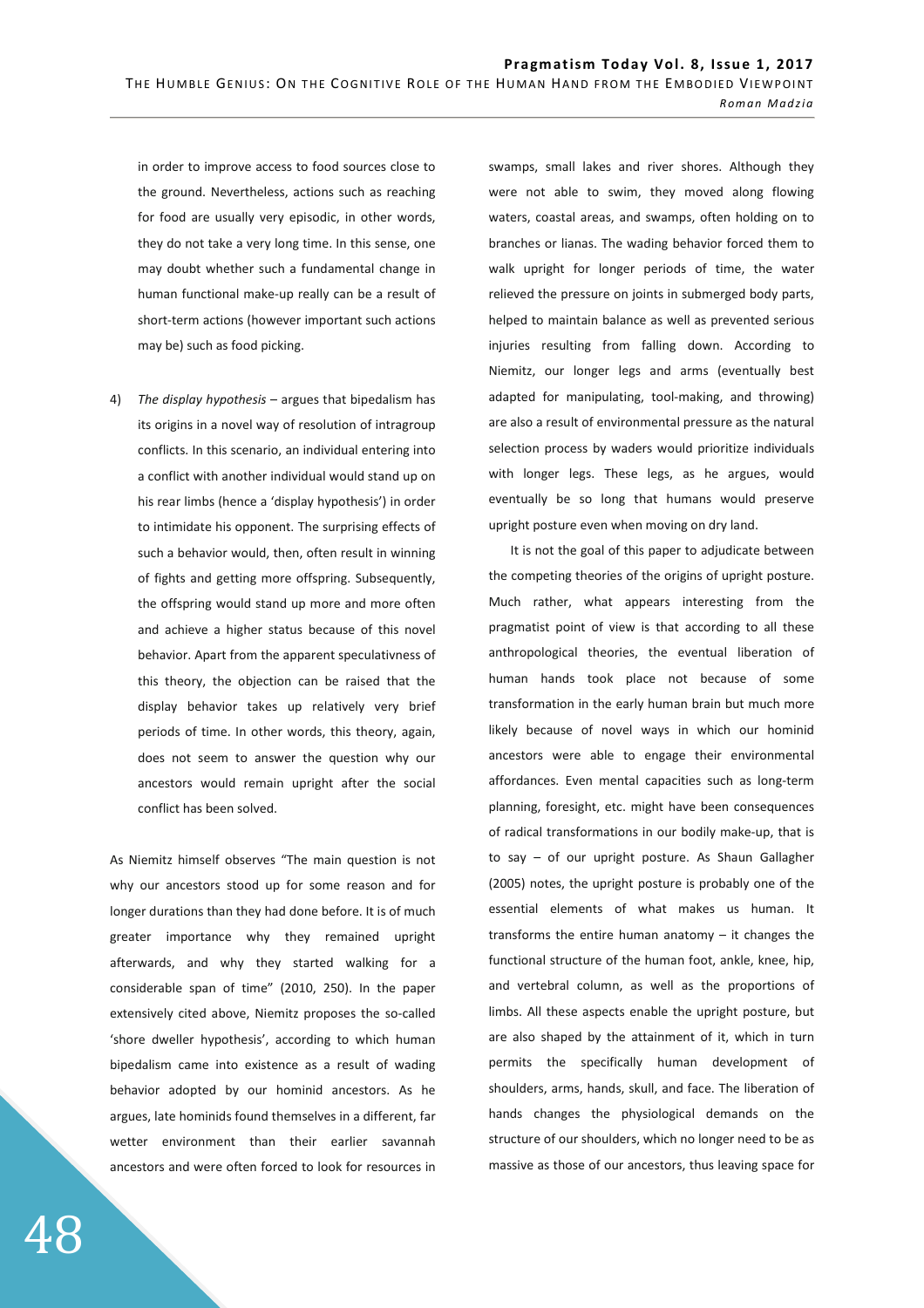a better development of our brain. Since hands become the primary organ for manipulation, our mouth is no longer in need for a massive musculature which retreats in favor of muscles responsible for linguistic articulation and creates more space for brain development (Gallagher 2014b). From the philosophical point of view, it is also important to note that since the upright posture is not an inborn capacity, it has to be learned by a child at the age of about one. Walking on two feet, maintenance of balance and movement in space in such a manner is by far not an easy task for an infant. Especially at the beginning, it has to be struggled for: "[t]his depends on a basic level of consciousness, namely, wakefulness. Fall asleep and you fall down. Posture and movement start to shape this basic wakefulness even prior to standing; movement, including early crawling behavior, influences the development of perception and cognition" (Gallagher 2005, 148). An awareness of one's own body, its movements, and intentions is an important side-effect of the upright posture.

By being more distant from the ground, we also become more distant from things in our immediate surroundings – we gain sight of what is distant from us and this pushes us to develop mental capacities such as long-term planning, sharper vision, and foresight. Our olfactory mechanisms (way more dominant by most mammals) shrink in favor of vision. Accordingly, our environmental horizon of affordances is widened and distanced. Jesse Prinz, for instance, argues that the characteristic prehensile thumb, which could develop thanks to human bipedal posture

has made us especially skilled at manipulating the world. Arguably these two advantages [the position of the thumb and bipedal posture – R.M.] are arguably the physical underpinnings of human uniqueness. We are, more than any other creature, a handed species. Being handed even distinguishes us from the great apes, whose hands double as feet, limiting their role considerably. Apes use tools, but only when sitting or being relatively stationary. We can track animals while holding a spear poised for throwing or plant seeds while walking across a

field … Hands also allow us to do many things that other creatures do with their mouths, such as fighting, foraging, tearing, and grasping food. This new division of labor may serve to make mouths more available for communicating. (Prinz 2013, xi-xii)

Standing on two feet frees the hands for gnostic touching, manipulation, carrying, tool use, and also for basal forms of joint attention such as declarative pointing.<sup>4</sup> One should, nevertheless, not forget that visual experience, just like the haptic one, remain, two different modes of skillful, bodily exploration of the world – as Alva Noë once stated – "vision is touch-like. Like touch, vision is active" (2004, 73). With the development of upright posture and the liberation of hands, the sphere of manipulation and the sphere of vision diverge enormously which, apart from capacities mentioned above, brings about the necessity for finer eye-hand coordination. All these functional changes introduce behavioral complexities to which the brain needs to respond by new structural developments. These structural developments are, in turn, enabled by a diet richer in proteins, gained by means of hands liberation, tool-making, cooking, better hunting techniques etc. The entire process of hand liberation, being itself a product of various environmental pressures, leading to significant developments of the brain-structure which, in turn, leads to improvement in multiple mental capacities (which bring about active refashioning of the environment by human beings) is not of a linear but rather of circular nature where all the elements of the causal chain mutually reinforce each other on various levels. In this context, the French archeologist and anthropologist André Leroi-Gourhan points to the "the uniquely human phenomenon of exteriorization of the organs involved in the carrying out of the techniques" (1993/1964, 257). In his view, what is characteristic of human beings is their continued endeavor to place outside what in the rest of the animal

 $4$  For a rigorous examination of the phenomenon of declarative pointing with reference to Mead's concept of the self, see Booth (2016, 244-248).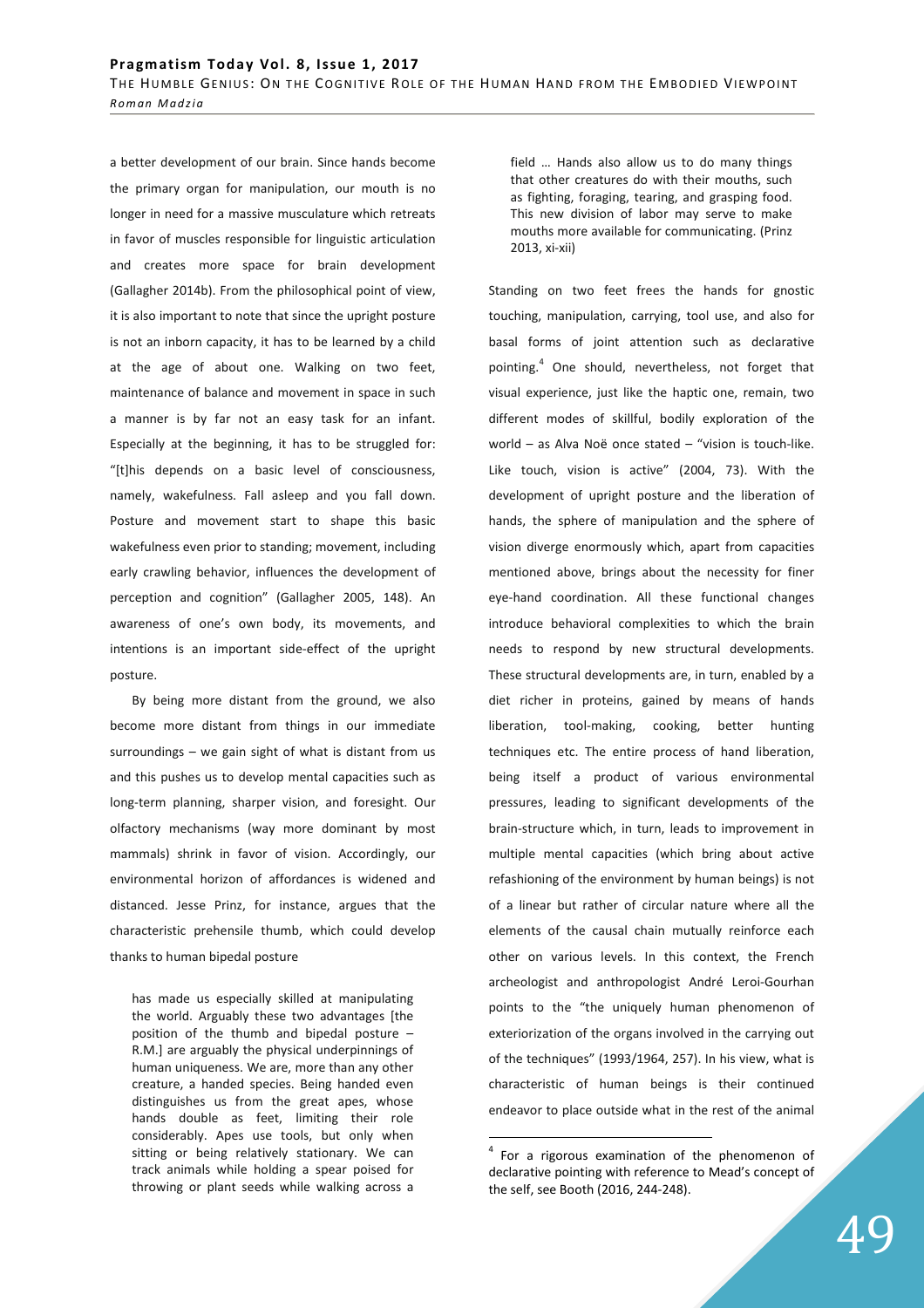world is achieved inside.<sup>5</sup> Also for this reason Andy Clark has called our species 'natural-born cyborgs' for:

what best explains the distinctive features of human intelligence, is precisely their ability to enter into deep and complex relationships with nonbiological constructs, props, and aids. This ability, however, does not depend on physical wire-and-implant mergers, so much as on our openness to information-processing mergers. Such mergers may be consummated … into flesh and blood, as anyone who has felt himself thinking via the act of writing already knows. The familiar theme of 'man the toolmaker' is thus taken one crucial step farther. Many of our tools are not just external props and aids, but they are deep and integral parts of the problem-solving systems we now identify as human intelligence. Such tools are best conceived as proper parts of the computational apparatus that constitutes our minds. (2003, 5-6)

As also this paper will argue below, the properties of the human brain, body, and their natural and artificial environments are products of their mutual co-evolution in which it is impossible to determine, once and for all, which one of these elements plays the primary role in the entire process. One of the consequences of this coevolution is that material culture and artificial human environments can no longer be seen as mere epiphenomena of the development of the human brain structure. Rather they should be understood as one of the elements which drive such neural developments. As this paper would like to argue, the hand is, metaphorically speaking, in the center of these mutual co-constitutive relations because it mediates most of the relations between the brain, body, and the material world of physical objects and cultural artifacts.

## **3. Touch and the sense of reality – Mead on contact and distance experience**

In order to be able to fully grasp Mead's understanding of the role of the hand (and, more generally speaking, of touch), it will first be necessary to briefly elucidate his

theory of the act. As all other pragmatists, Mead understood human experience as a natural event taking place within the dialectical dynamics of organic means and ends. As opposed to Dewey (by whom Mead was, obviously, influenced to a crucial extent) Mead attempted to design a more stratified view of organic action than his older colleague and life-long friend. It is important to keep in mind that Mead's theory of the act does not regard human action uniquely but can be applied in order to understand the behavior of any living organism: "We assume purposive acts in nature, plants, animals, etc., that are more than the energies constituting them, at least from the non-mechanical viewpoint. Such purposiveness is independent of any mind … wherever we find living forms we find acts" (Mead 1982, 108). Mead designed his theory of the act within the conceptual playground delineated by its four functional phases, namely that of impulse and consummation (being fundamental<sup>6</sup>) and perception and manipulation (being what Mead called 'mediatory' phases of the act). Each act begins at the stage of an impulse which is defined by Mead as "a congenital tendency to respond in a specific manner to a certain sort of stimulus, under certain organic conditions" (Mead 1934/1967, 337). The most primitive examples of impulses might be hunger, anger, sexual attraction, and nurturing. In this basal set of embodied tendencies to act, the impulses mutually "reinforce themselves and expand and give expression to other impulses as well" (ibid. 385). $<sup>7</sup>$  In fact, Mead was convinced that the entire</sup> human society is a product of such refinements and modifications of primitive impulses by individuals and

 5 One of the most evident activities of this sort is, for instance, cooking. See Sterelny (2010).

 6 In this context, the term 'fundamental' also means 'necessary', or 'always present'. As we will see below, each act necessarily has to have an impulse and consummation. The mediatory phases of the act – perception and manipulation – are, according to Mead, contingent phases of the act, i.e., not every act needs to contain them in order to be called this way.

<sup>7</sup> In fact, Mead was convinced that the entire human society is a product of such refinements and modifications of primitive impulses by individuals and social groups. See, e.g., Mead (1918/1964, 214).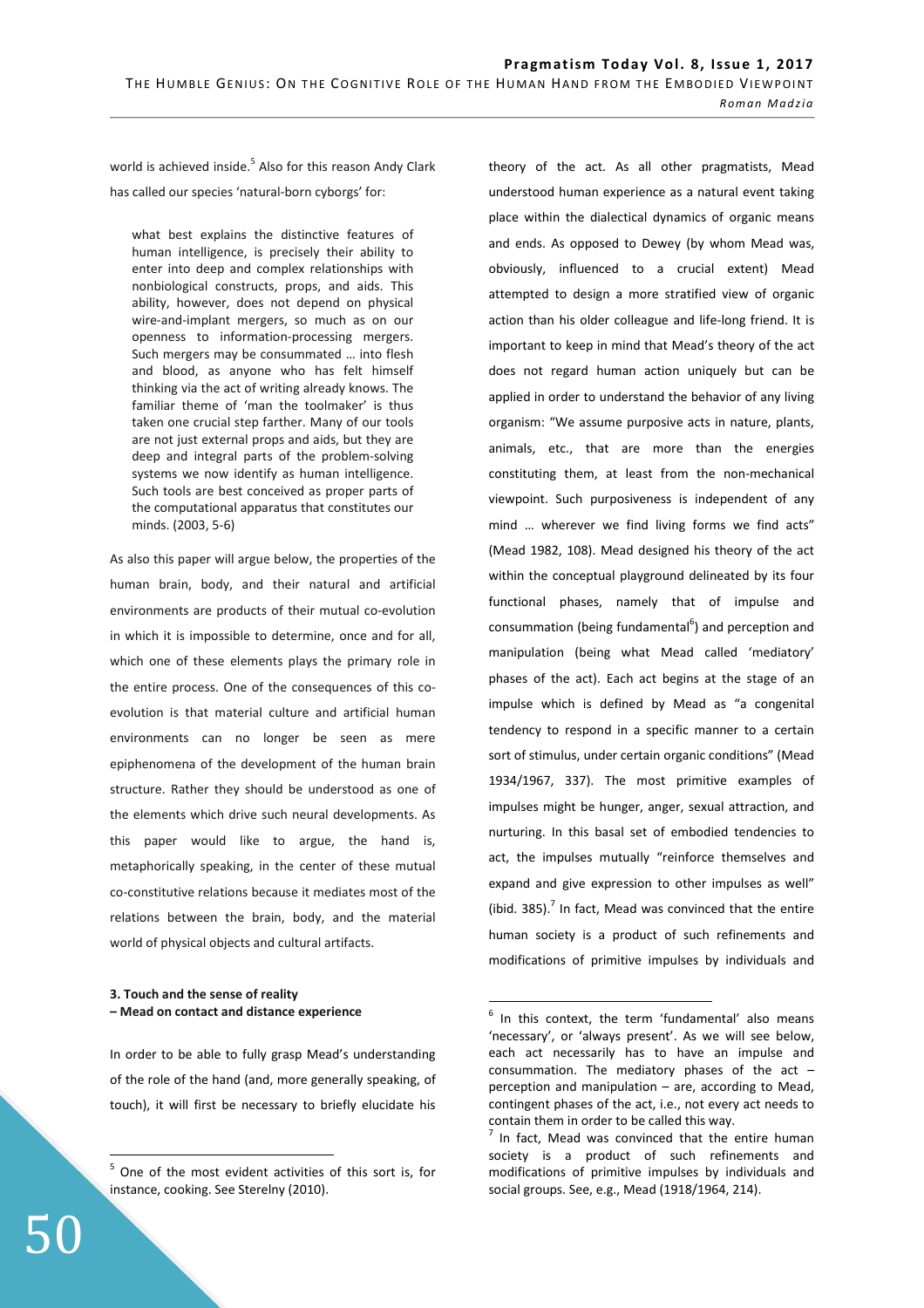social groups. Depending on the homeostatic balance of an organism, an impulse can be understood as a concentration of energy which, at a certain point, requires a discharge. Depending on the environmental setting and the individual life history of the organism, various objects may serve as a stimulus for such a discharge.<sup>8</sup> By contrast, an act finds its completion in consummation which can be characterized as a successful achievement, or satisfaction, of the particular course of action (Mead 1938, 36). Mead agrees with Dewey who argued already in *The Reflex Arc Concept in Psychology* that each impulse contains in itself its goal (or end-in-view) that would, under ideal environmental conditions, lead the organism directly to the stage of consummation. At the same time, Mead was aware that in the case of higher-order organisms such a situation almost never takes place. Upon the appearance of an impulse the consummation almost always has to be postponed in favor of processes of an active search for appropriate stimuli. Exactly this is the reason for which he introduced into his concept of organic action the mediatory phases of *perception* and *manipulation*.

In the phase of perception, the organism actively brings into focus the appropriate characteristics of the environment with implicit reference to its goals. In other words: "The organism goes out and determines what it is going to respond to, and organizes [its] world" (Mead 1934/1967, 25). The appearance of the mediatory phases of the act is, therefore, co-extensive with the appearance of a problematic situation where the validity of certain aspect of the organism's environment is called into question. In the functional structure of organic action, the phase of perception and manipulation fulfill the task of reestablishing of this lost validity. As far perception is concerned, it is crucial to note that Mead by far does not belong to the tradition of what Matthew

 $\overline{a}$ 

Ratcliffe pertinently calls "epistemological voyeurism" (2013, 131), which conceives of our primary cognitive relationship with the world as sight-like, gaining maximally detached, or objective, 'view' of the world. On the contrary, *Mead grounds his entire theory of perception not on vision, but on touch*. Being fully aware of the initial anti-intuitiveness of such a view on the one hand, and of the need to do justice to the role of vision in the process of perception on the other, he introduces a distinction between what he calls *contact* and *distance experience*: "The human animal is sensitive with five channels for experience; but all of these reduce to distance experience and contact experience" (Mead 1982, 107). The justification of the thesis about the primordiality of contact experience can be drawn on two paralleled and mutually reinforcing lines of argumentation: i) evolutionary and ii) epistemological. As for i) Mead correctly argues that in the process of evolution, the appearance of sensory receptors that reacted to stimuli which entered into immediate physical contact with the organism preceded the ones which detected distant stimuli. In an extremely simplified way we can, thus, argue that retina is an evolutionary descendant of skin. However, Mead was well aware that from a strictly logical point of view, the mere fact that touch evolutionarily precedes vision does not in any direct way imply its epistemological superiority over vision.

This is the reason why he tries to reinforce his thesis about the primordiality of touch by what one could call an 'epistemological argument.' According to Mead, contact experience is the immediate presence of the environment as it appears in unmediated physical opposition to one's body. It is precisely in the active opposition, which the worldly objects often put up against our voluntary acts, where we find an ultimate confirmation of its independent reality. As Cornelis de Waal puts it: "Although contact experiences position the individual and its environment radically opposite of each other, they also reveal that they belong to the same class of things, namely those things that can affect each other

 $8$  For instance, a stream of water will show up differently for someone who got lost in the mountains and is on the verge of death of thirst than to a traveler with appropriate supplies, who might perceive it purely in terms of aesthetic appreciation.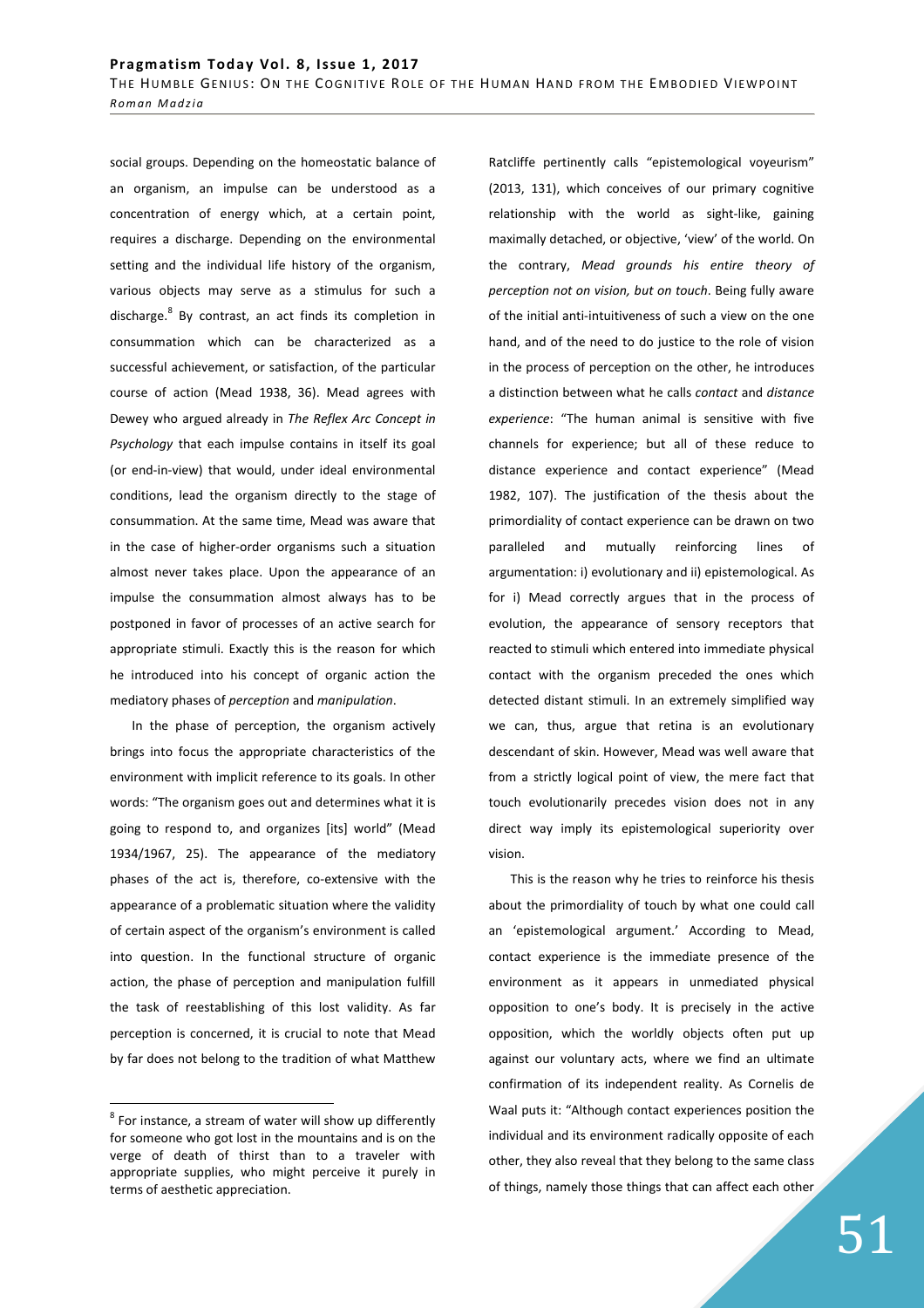in that particular way" (2002, 23). The resistance which the outer world puts up against our acts of will, is in a certain way a *conditio sine qua non* for having a world at all. It is the *resistance* of a rock which allows us to climb it; it is the resistance of air which enables the birds to fly, etc.<sup>9</sup> The phenomenologist Matthew Ratcliffe puts the entire point very clearly when he writes that "[w]ithout vision or hearing, one would inhabit a very different experiential world, whereas one would not have a world at all without touch" (2013, 132). The touch ultimately informs us that our bodies belong to the same category of objects as physical things around us. $^{10}$  We experience the physical world by means of our own bodily effort, which can only exist over against the resistance offered by physical things around us. At this point we might recall the German phenomenologist Hans Jonas who argues that "[r]eality is primarily evidenced in resistance which is an ingredient in touch experience … Touch is the sense, and the only sense, in which the perception of

 $10$  In fact, there are sound reasons to assume that what we call here Mead's epistemological argument for the primordiality of touch initially comes from Wilhelm Dilthey with whom Mead studied in Berlin in 1890s and who supervised Mead's unfinished doctoral thesis. In 1890 Dilthey published an article "Beiträge zur Lösung der Frage vom Ursprung unseres Glaubens an die Realität der Außenwelt und seinem Recht" [Contributions to Answering the Question About the Origin of Our Belief In the Outer World and Its Justification], where he presents a theory very similar to the one Mead presented in his work a couple of decades later. For a more detailed analysis of this theory of Dilthey's and its possible influence on Mead, see Madzia & Jung (2015).

quality is normally blended with the experience of force, which being reciprocal does not let the subject be passive; thus it is the sense in which the original encounter with reality as reality takes place" (1954, 516). By advocating this epistemological position, Mead unambiguously separates himself from the Modern epistemological paradigm based on vision, coming initially from Plato. Interestingly, Mead's contention that our experience always tends towards its confirmation in contact experience is conspicuously close to views held by Zeno of Citium, the founder of the Stoic school in ancient Greece. In his quarrel with representatives of skepticism of the Second (or Middle) Academy such as Arcesilaus, Zeno argued that we can, after all, comprehend reality with certainty. The cognitive means which enables us to confirm the objective reality of things is what he called the 'cataleptic [seizing/grasping – R.M.] impression' (katalēptikē phantasia). In Zeno's materialist philosophy, the validity of our beliefs about things around us can be dis-/proved by a direct physical contact with them. $^{11}$  Mead, on one hand, does not go as far as to contend that a mere sense experience can be the ultimate basis for the validity of our statements about it (myth of the given); on the other hand, however, by accentuating the primacy of contact experience in direct physical dealings with objects which resist our efforts, he lays out the conceptual fundaments of the pragmatic theory of truth.<sup>12</sup> Thus, in Mead's opinion, contact experience serves as a sort of interface by means of which our beliefs and actions in the environment either find their ultimate confirmation, or are called for further correction.

By contrast, distance experience is the kind of experience we have of objects which are not within our reach. Distance experiences (being a later evolutionary development) provide the organism with significant advantages because they inform it about the events in its

 $\overline{a}$ 

 $9$  "The situation out of which this transfer arises is the cooperation of resistances offered by physical things to the organism and by the organism to physical things. Human posture in any position involves it. Manipulation of any sort is an expression of it. The floors and stairs of our buildings, the forms of our articles of furniture, and the handles of everything that we handle are but elaborations of it. It is impossible to exaggerate the fundamental nature of this co-operation of the human animal with his contact environment or his dependence upon it. He rests upon it, demands and beseeches it in every position and at every step. The solid earth is dependable, the bog is treacherous, the shaft or haft is inviting to the hand, and the balance of the weapon or tool is companionable" (Mead 1938, 187).

 $11$  For a more detailed account of this concept, see, e.g. Hankinson (2003, 271-273).

 $12$  Mead's own version of the pragmatic theory of truth in Mead (1929/1964, 320-344).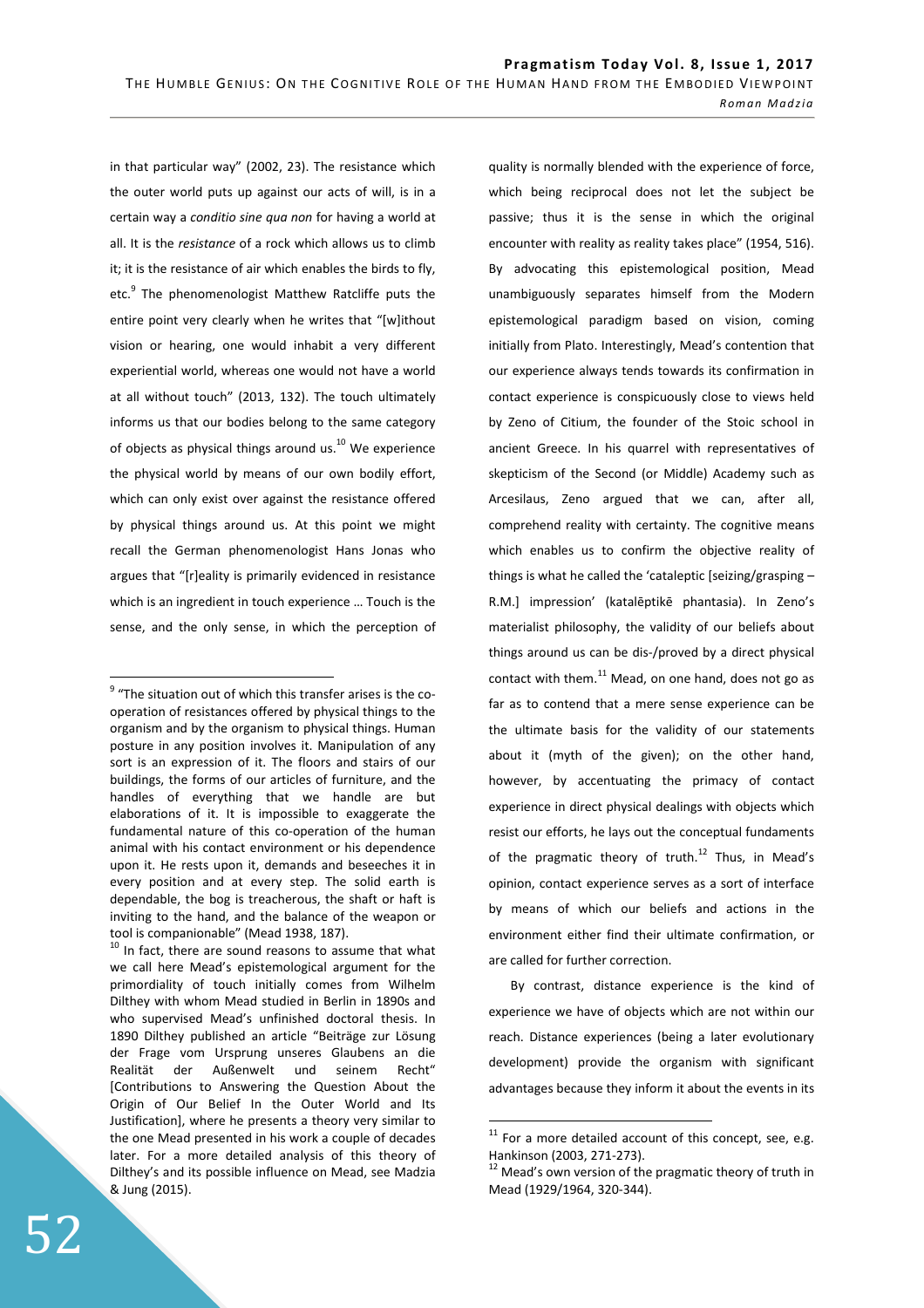surroundings even before the direct physical contact occurs. In this sense, they make our relations with the environment considerably richer since they present us with a whole array of possible future experiences. What distance experience presents us with are, therefore, mere *signs of future contact*, for it is ultimately only in terms of contact experiences that these distance experiences are to be understood, or as Mead laconically puts it: "[r]eality reduces to possible future experiences" (Mead 1982, 118). By referring to 'possible future experiences' Mead also points to the fact, that the existence of distance experience is one of the preconditions<sup>13</sup> for the emergence of temporality in our experience. By seeing a distant object (the meaning of which, we must remember, is always encoded in terms of possible contact experience), I simultaneously gain awareness of the distance which separates me from consuming that particular thing. What is far from one spatially, is also away from one temporally. In this way, distance experience brings the future into the present, thus introducing an element of time into perception. The spatial separation of a human body from objects which it is interested in is, then, a precondition for the emergence of temporality.<sup>14</sup> This idiosyncratic position of Mead implies two further points which will be important for our further discussion; i) the hypotheticality of the

 $\overline{a}$ 

reality which is out of our immediate reach, ii) the emergence of the possibility of choice. As for i) Mead's pragmatist philosophy of perception unambiguously presents us with an image of a hypothetical nature of reality. The reason for this is that what distant experience reveals to us is merely a *possible* future experience. What now seems to me to be a hammer, lying on the floor on the other side of the room, might, after I approach it, turn out to be just a toy which my infant nephew left there a while ago. According to Mead, all distant objects are in this sense tentative and open. Consequently, all distant experiences are also fallible and hypothetical; what we see, smell, and hear, are in a way mere 'images' filled up with expectations coming from our past bodily experience:

Our environment exists in a certain sense as hypotheses. "The wall is over there," means "We have certain visual experiences which promise to us certain contacts of hardness, roughness, coolness." Everything that exists about us exists for us in this hypothetical fashion. Of course, the hypotheses are supported by conduct, by experiment, if you like. We put our feet down with an assurance born out of past experience, and we expect the customary result. We are occasionally subject to illusions, and then we realize that the world that exists about us does exist in a hypothetical fashion. (Mead 1934/1967, 247)

These words of Mead not only suggest, that organisms to a great extent create their own environment by means of creating specific ways of responding to the affordances this environment presents them with but also that *perception is an activity that needs to be learned*. In other words, perception is not something that happens to us but rather something we do  $-$  it is a way in which embodied beings with various sensorimotor make-ups negotiate their environment. It is, hence, hardly surprising that, according to Mead, the meaning of a distant object is completely laid out in terms of possible practical actions we can carry out toward it: "The object in perception is a distant object. It invites us to action with reference to it, and that action leads to results which generally accomplish the act as a

<sup>&</sup>lt;sup>13</sup> Along with the human capacity for thinking by Means of significant symbols. See, e.g., Eames (1973).

<sup>14</sup> Interestingly, Rafael Núñez, a mathematician and one of the most prominent proponents of embodied cognition, argues that it is characteristic of human cognition to stratify time in terms of space. This unconscious stratification has also been incorporated into virtually all human languages. In other words, according to Núñez, time events are mapped in our experience and language as events in space. For instance, we say the "session is *approaching*", "the day *before* yesterday", "the end is *near*", "Christmas is *gone*", etc. As he writes: "We simply don't observe the conceptual structure of time flow based on domains of human experience such as tastes, flavors, or colors. Given this, the future can't taste purple … Human beings, no matter the culture, organize chronological experience and its conceptual structure in terms of a very specific family of experiences: the experience of things in space" (1999, 52).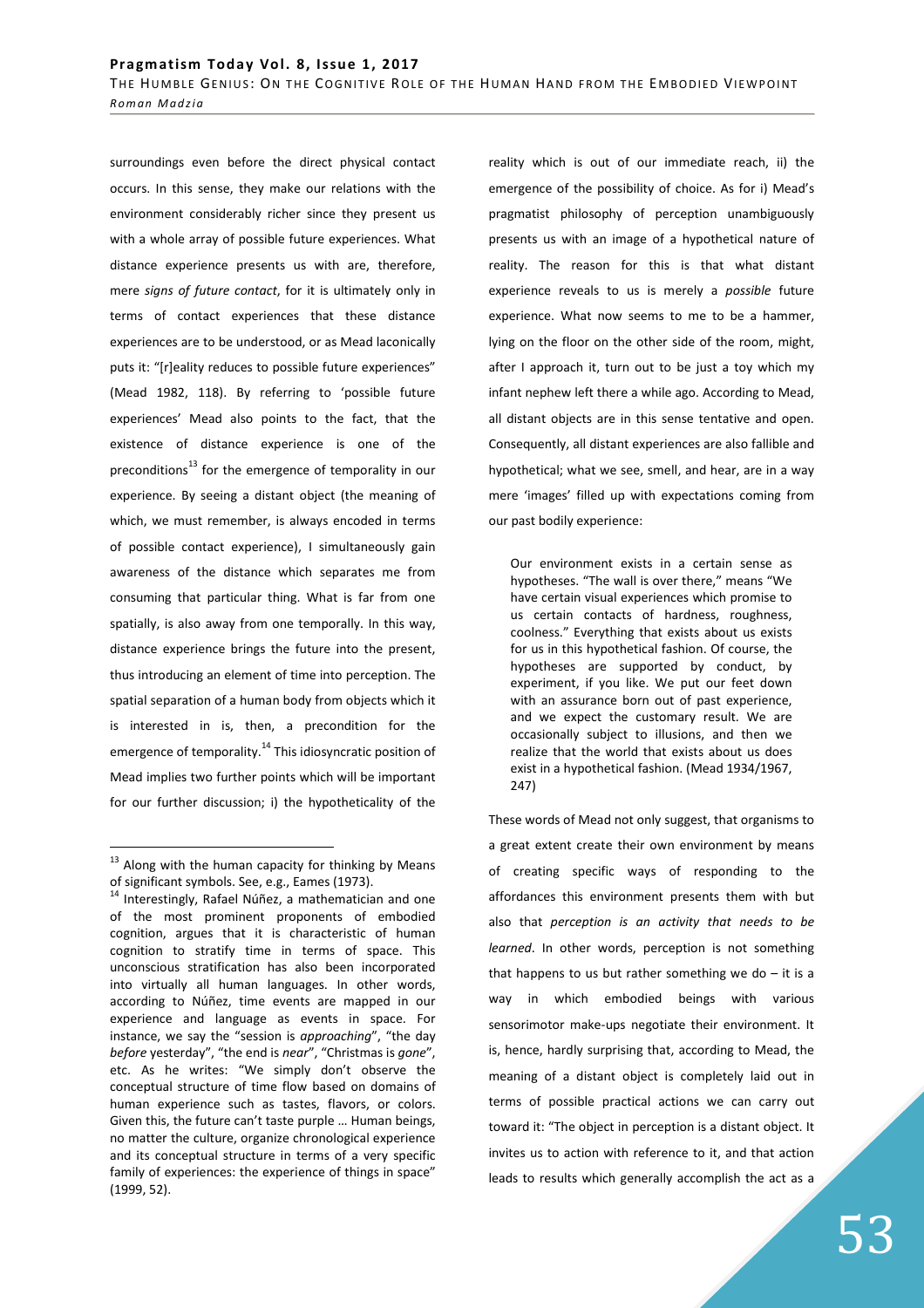biological undertaking" (Mead 1938, 12). In Mead's view, physical objects invite  $us^{15}$  to get into direct tactile contact with them for it is only by means of direct physical manipulation with objects where their practical meaning reveals itself.

The necessity to deal with different environmental possibilities for action (affordances) with which distance experience necessarily presents us, also gives origin to the emergence of ii) choice-making in experience. Distance experience, by bringing to the present a number of possible alternatives to act, pushes the organism to develop effective strategies for choicemaking. In organisms that only have contact experiences, the notion of alternatives, or choice does not even arise. The necessity of choosing among alternatives is very likely directly connected to the emergence of mental capacities such as consciousness and also attention, the shifting of which is a direct prerequisite for choicemaking (Prinz 2009). For the purposes of the present paper, however, it is important to point out that in our 'handed' form of embodiment, the pressure of this entire process might have had even more significant consequences for the development of certain mental capacities in humans. As Raymond Tallis points out: "Herein lies the true genius of the hand: out of fractioned finger movements comes an infinite variety of grips and its combinations. And from this variety in turn comes choice – not only in what we do … but in how we do it … [and with – R.M.] choice comes consciousness of acting" (2003, 175). As opposed to most other animals where the organ of manipulation is identical to the one of consummation (mouth), the presence of the hand in human beings and its physiological structure enables us 1) to inhibit (or, at least, delay) our behavioral response towards these objects in favor of 2) the process of

discovering a whole array of their potentialities for action which would remain hidden for beings without an organ for their proper examination and/or transformation. In such a process of active inspection of a physical object – that object becomes what one calls in German a 'Gegen-stand', i.e. something that now stands over against us and is ready to be investigated. The multiplicity of properties of physical objects, which is revealed due to the presence of the hand, forces us to develop explicit awareness of our body and its specific intentions. It is not unreasonable to assume that, with this awareness, also the first sparks of self-consciousness might have emerged by our hominid ancestors.<sup>16</sup> As we will see below, also Mead believed that the development of the human intelligence and the sense of self are directly linked to the physiological structure of the hand.

# **4. Manipulation – Body, Mind, and World Entangled**

As we have seen earlier, in Mead's view, physical objects emerge due to the fact that they offer resistance to our bodily efforts. Consequently, as de Waal points out, "it would be impossible for entirely disembodied spirits, say, angels or extraterrestrial intelligent vapors, to develop the concept of a physical object, as we know it. For that, we need hands" (2002, 26). Even colors, odors, and sounds fundamentally make sense to us thanks to the fact that they are 'attached' to physical things. For instance, for a gardener, roses which grow in the yard are something to be watered, picked, dried, or pressed. However, if roses were objects that are so slick that they cannot be grasped, or so ephemeral that they could not be touched, they would not even be objects in the proper sense of that word. Similarly to rainbows or clouds, we might still be able to enjoy their aesthetic qualities but such sort of disconnected appreciation

 $\overline{a}$ 

<sup>&</sup>lt;sup>15</sup> The theory that physical objects are encoded in our nervous system as 'invitations to action' has been put forth by the pioneers in mirror neuron research Giacomo Rizzolatti and Corrado Sinigaglia. As they themselves admit, Mead's theory of perception was a direct influence in their interpretation of the obtained data. See Rizzolatti & Sinigaglia (2008, 35, 50).

<sup>&</sup>lt;sup>16</sup> Tallis, for instance, writes: "we may think of the emergence of distinctive capabilities of the human hand as lighting a fuse on a long process that entrained many other parts of the human body and many other faculties as it unfolded" (2003, 6).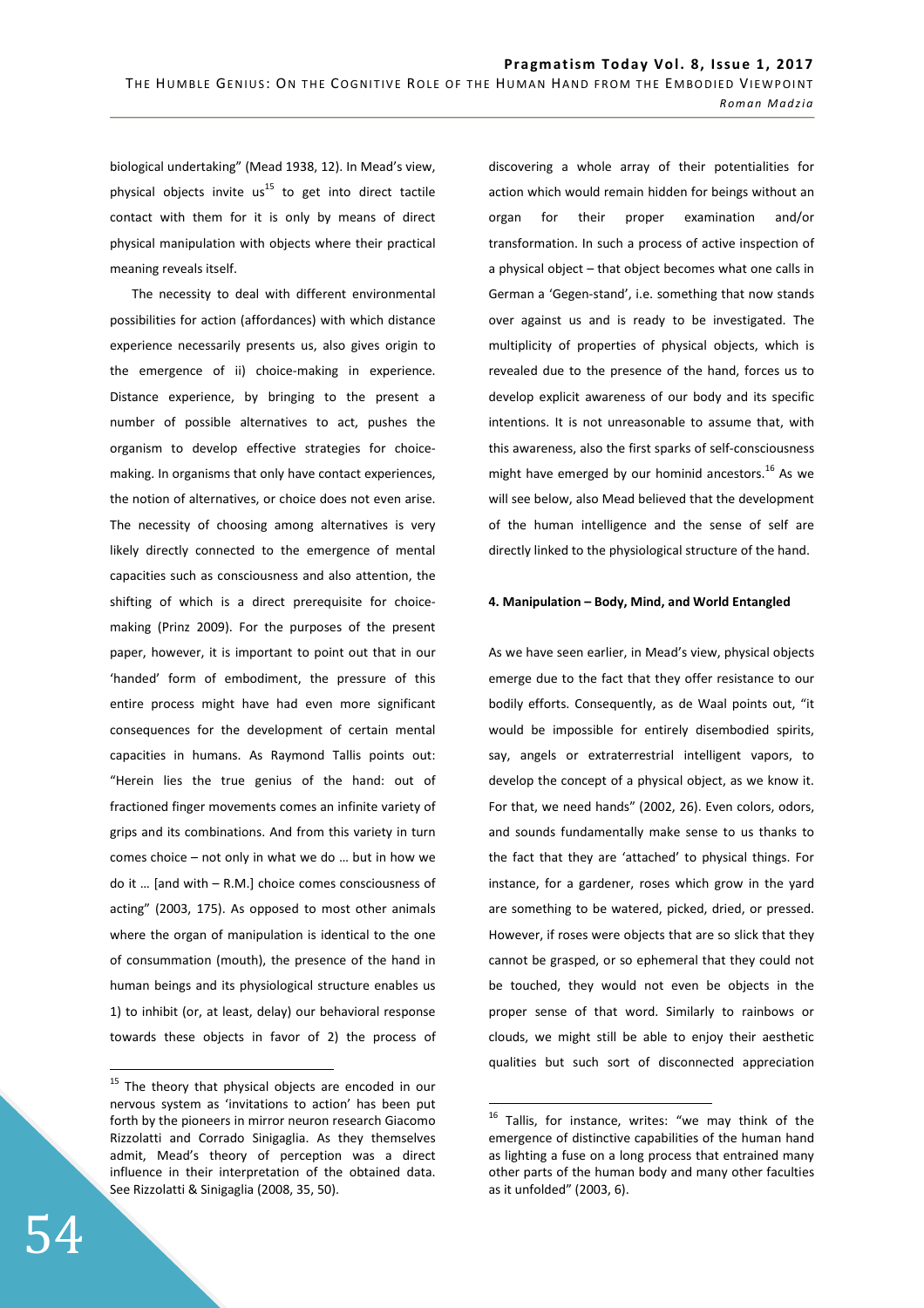would belong to a consummatory phase of the act and would bring nothing in principle to the development of human intelligence.

Hence, the structure of the organism's world is, to a crucial extent, determined by the particular form of its embodiment: "Our world, as a physical world, is built up of contact experience through the hand. The dog's world is built up of odors" (Mead 1982, 119). Since dogs use the nose-mouth coordination instead of the human hand-eye coordination, and thus completely lack the manipulatory phase of the act, they probably have a different understanding of objects altogether. We can encounter a somewhat similar situation in infants who tend to put all the graspable objects in their mouths. Seen from the perspective of Mead's theory of the act we can state that with infants the stage of manipulation is left out and after impulse and perception it is directly the consummatory phase of the act which takes place. Mead believed that this situation is caused by the fact that infants do not yet possess the fine motor skills of the hand which are essential for a proper manipulatory phase of the act to take place. However, isn't it the case that in the infant conduct, the hand is nevertheless involved, although it is mostly guided only by gross motor skills? To answer to this objection we might recall a point which was recently raised by Shaun Gallagher:

If you allow an infant to grasp your finger, it too will likely end up in the infant's mouth … it's well known that the infant explores the world orally, but always with the hand involved. As the child learns to reach and grasp for itself, and the fine motor skills of the hand are improved, the manipulation becomes more haptic and the exploratory skills become finer (…). Hand-mouth coordination gives way to hand-eye coordination. (Gallagher 2013, 214)

It turns out, then, that the hand-mouth coordination is an inborn behavioral pattern $^{17}$  which, in the end effect,

 $\overline{a}$ 

leads to the establishment of proper hand-eye coordination. The hand-eye coordination seems to be a result of a process in which the child learns to explore its surroundings by means of enlarging the space of practical action. The process of such learning, however, starts already in the pre-natal period where the handmouth coordination originates. These sensorimotor patterns then seem to serve as a basis of various neural representations of space and objects in our brains. According to certain cognitive scientists, such as Rizzolatti and Sinigaglia "the cortical representation of space in both humans and monkeys appears to be based on the activation of distinct sensorymotor circuits, each of which organizes and controls motor acts (such as reaching) that require objects to be specifically located with respect to a given body part (hand, mouth, eyes, etc.) (2008, 66). Similarly to Rizzolatti and Siniglaglia (and gaining inspiration from Mead), Gallagher comes to a similar conclusion:

[T]he hands help to define a pragmatic area around the body that has significance for movement, action, attention, and accomplishing tasks. George Herbert Mead called this reachable peripersonal space around the body the 'manipulatory area' and suggested that what is present in perception is not a copy of the perceived, but 'the readiness to grasp what is seen' (…). The perception of objects outside of the manipulatory area is always relative to 'the readiness of the organism to act toward them as they will be if they come within the manipulatory area … We see objects as we will handle them … We are only 'conscious of' that in the perceptual world which suggests confirmation, direct or indirect in fulfilled manipulation'. On this enactive account of perception, the manipulatory area defined in part by hands, is the index of how something pragmatically counts as percept. Perceptual consciousness arises in the spatial and temporal distances between a possibility of action in the manipulatory area and the distant object outside of that area. (Gallagher 2013,  $214)^{18}$ 

 $17$  It has been proved by contemporary ultra-sound techniques that unborn babies engage in various motor activities in the womb: for example, already after eighth weeks, they move their hands towards the face. In the sixth they are able to put their thumb in the mouth and

suck it, etc. For more detailed account of such activities, see Rizzolatti & Siniglaglia (2008, 53-78).

 $18$  The relevance of Mead's concept of the 'manipulatory area' also discussed in Gallagher (2016).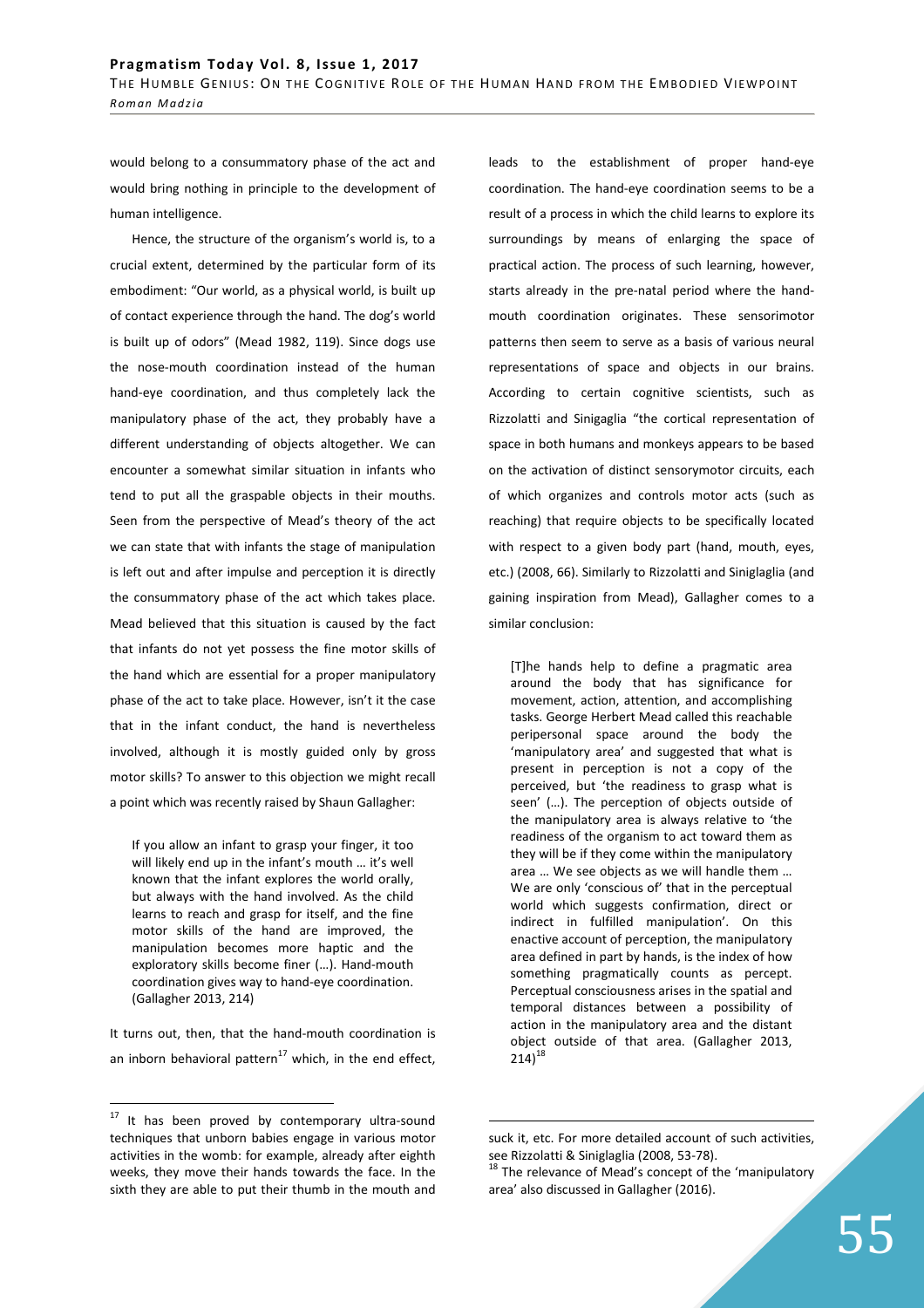As we have seen thus far, the hand plays an irreplaceable role in structuring the time- as well as space-dimensions of the world. Depending on the sensorimotor make-up of the perceiving body, various kinds of objects emerge within this space-time. Mead called the neurological events which pair particular images $19$  of objects with particular sets of practical bodily responses toward them – attitudes. In contemporary jargon we might define attitudes as neurologically instantiated bodily dispositions encoding perceived sensory stimuli in terms of possible reactions toward them.<sup>20</sup> Mead holds that attitudes are goal-directed cognitive items detecting environmental affordances and constantly controlling the course of an act from the very beginning until its successful completion. In other words, attitudes are behavioral items encoding the world in instrumental terms as a space of *praxis*; as such they manage the behavior of an individual cognizer and can, on the most primitive levels, be analyzed without any regard to the social environment of the cognitive agent. However, from the point of view of profoundly socialized human beings – the social (or even better put – *symbolic*) milieu in which we always already find ourselves plays an absolutely crucial role in the process of cognition. The mutual co-constitution between the human body, and the social and symbolic world takes place in two opposite, and yet complementary, directions: In the bottom-up direction, the peculiar form of human embodiment (including the hand) enables the development of characteristically human forms of symbolic thinking and reflective intelligence. On the other hand, due to the profoundly modified behavioral dynamics, the symbolically structured human thinking transforms in a top-down manner our perception of the world of physical as well as social objects and events.

From Mead's point of view, in the human social conduct – certain attitudes (individual goal-directed sets

of responses toward perceptual objects) take up the form of significant symbols. A gesture (bodily movement, vocal gesture, or a visual sign) becomes a significant symbol, if it is responded to by two or more participants of a social act in the same functional way.<sup>21</sup> Significant symbols structure the perception of our environment (both physical as well as social) in the way that they encode its objects in terms of sets of practical responses which are normatively expected $^{22}$  from the individual by his/her community (or, in Mead's terminology, from the 'generalized other'). In this sense, the entire human mind is emergent social event which comes into being by systematically incorporating sets of normative expectations of one's community into one's own practical conduct. Consequently, our mind is an internalized conversation between our own attitudes (what Mead calls an *I*) and the attitudes of our community (*me*). If we read Mead from the point of view of enactive cognition, however, the mind is also a *capacity* which enables the human body to overcome problems in practical conduct: "all reflective thought arises out of real problems present in the immediate experience, and is occupied entirely with the solution of these problems" (Mead 1900/1964, 7). $^{23}$  In his opinion, if it weren't for the human hand, the reflective thinking, specific for humans, would never emerge; as de Waal puts it, for Mead "the hand … is in many respects even

 $\overline{a}$ 

<sup>&</sup>lt;sup>19</sup> Here, by 'image' we mean any sensory stimulus (olfactory, tactile, …).

 $20$  See also Mead (1934/1967, 8-12).

 $21$  For example, my sentence "Bring me a cup of coffee" (which, in this instance, would be a single gesture, even though it is syntactically quite a complex sentence) would become a significant symbol if the response of my partner in a given communicative act would correspond to a set of normative expectations, typical for this type of situations (i.e., when that person would bring me, e.g., an espresso, not a glass of water, etc.).

 $22$  For a very fine analysis of the concept of the 'normative' in Mead's thought, see Quéré (2011).

 $23$  It is important to underline, that Mead did not fall prey to what Lakoff and Johnson pertinently called 'the metaphor of the mind as a container' (1999). In other words, for Mead, the mind does not have a specified or stable spatial extension  $-$  it is not a place of any kind. Rather, the mind is a specific capacity of a social human body of taking part in social conduct and of solving problems.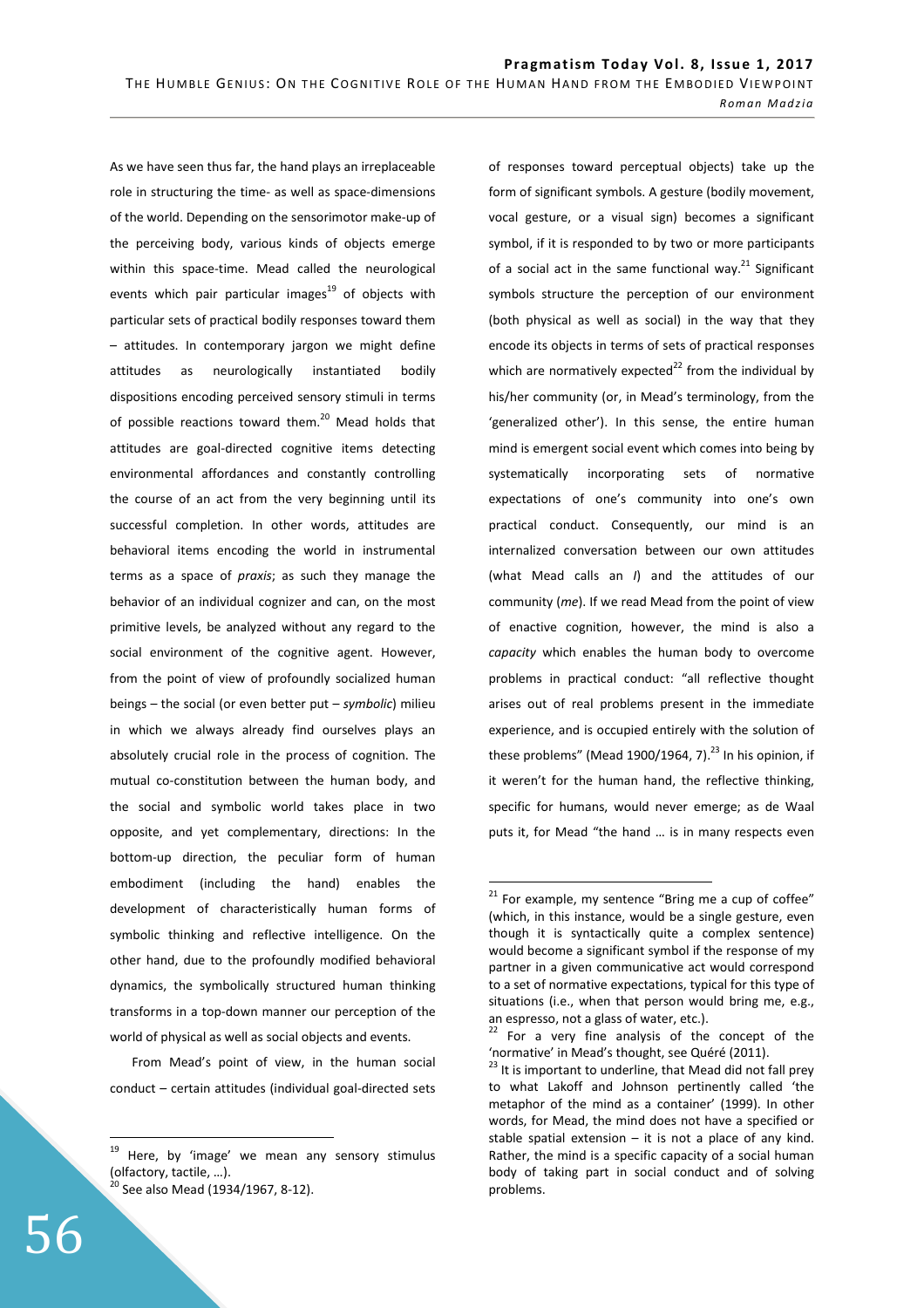more characteristic of human intelligence than the brain" (2002, 26). Mead believed that – since the hand is the main organ of manipulation in human beings, and since the it finds itself 'in the middle of the way' between perceptual objects and the mouth (which is the organ of consummation) – humans have the natural tendency to inhibit, or at least delay, the consummatory phase of the act in favor of manipulation, disassembling, and/or creative rearranging of physical things, which capacity, in turn, gives them additional time to reflect upon possible affordances of the physical object:

There is … another very important phase in the development of the human animal which is perhaps quite as essential as speech for the development of man's peculiar intelligence, and that is the use of the hand for the isolation of physical things. Speech and the hand go along together in the development of the social human being. There has to arise self-consciousness for the whole flowering-out of intelligence. But there has to be some phase of the act which stops short of consummation if that act is to develop intelligently, and language and the hand provide the necessary mechanisms. (Mead 1934/1967, 237)

In Mead's philosophy of embodiment, the human hand and the socially emergent language (significant symbols) mutually reinforce each other in the process of inhibition and enable the human body to analyze problematic objects in terms of new possible responses toward them. This entire process takes place in the manipulatory phase of the act, which is unique to socialized human beings with hands. How do significant symbols and hands reinforce each other? One could say, that whereas significant symbols encode environmental affordances in terms of possible bodily reactions toward them, by means of hands, novel ways of handling objects get tried out in practical conduct. In Mead's philosophy of language, significant symbols refer to objects in two complementary ways – denotation and connotation, i.e., they have intension and extension at the same time. $^{24}$ From the one side, significant symbols always 'denote'

 $\overline{a}$ 

(or name) objects in the physical and social environment. On the other side, significant symbols as signs, at the same time 'connote' sets of possible responses toward those objects. Mead held (contrary to most of analytic philosophers of language) that extension and intension are not mutually exclusive properties of linguistic signs, that is to say, if a significant symbol means anything, it has to be composed of both these elements. If we take a closer look at the logical structure of significant symbols, it turns out, that Mead's account of language indeed comprises an embodied element in the logical structure of signs, or significant symbols (which is something which most other accounts of meaning do not have) : i) Denotation has to do with what one could call 'perceptual content' of significant symbols, which is essentially twofold a) the *acoustic* (or written, etc.) *gesture* (e.g. the English 'dog') which calls out a certain *mental image*. The denotative element of significant symbols enables us to receive, comprehend, and identify objects in the world. This idenfitication takes place by ii) connoting the denotative element of a significant symbol with sets of different responses which we can carry out toward the object, referred to by the mental image: "Meanings, universals, therefore come into existence (as relations between the form and its environment) by virtue of an awareness of the responses, implicit or explicit, which they arouse" (Miller, 1973, 80). $^{25}$  While the mental image which gets called out by a vocal (acoustic or any sensible) gesture serves as sort of a 'mental prototype' which represents the successful achievement of action, it is the connotation, or practical bodily response towards objects in the world, which is, for Mead, the decisive factor for the objectivity of meaning. Why is this so? David L. Miller pertinently points out that if individuals (perceptual stimuli, mental images, etc.) gain meaning, it is because the response

<sup>&</sup>lt;sup>24</sup> See Mead (1922/1964, 246).

<sup>&</sup>lt;sup>25</sup> Already in one of his earliest papers "Suggestions Towards a Theory of the Philosophical Disciplines" Mead talks about the 'telological nature of the concept' according to which "the meaning of the object is derived entirely from our reaction upon it, or … our use of it" (Mead 1900/1964, 8).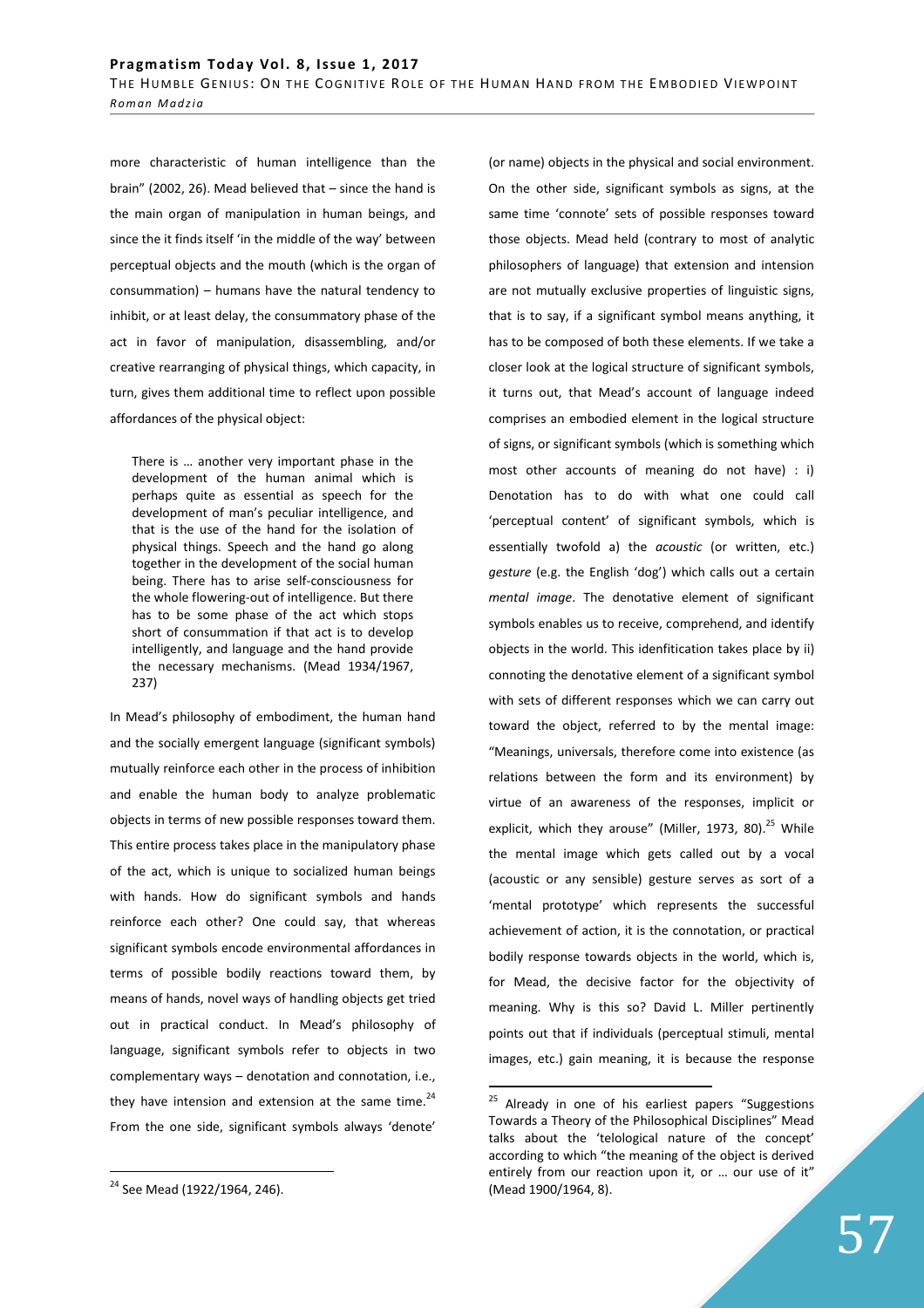towards them is social or universal (in principle shareable with others). Therefore we cannot say anything about individuals as individuals. This is so not because individuals are not perceived but because in order for the human experience (permeated by symbols with socially pre-determined meanings) to be meaningful, that experience must be shareable with others and since meaningful experience is only achievable by means of significant symbols, this meaning must consist in shareability of responses.<sup>26</sup>

The problematic situation emerges when certain worldly objects cease to respond to our ways of comportment in a way which enables us to achieve our practical goals. In such a situation, it is usually the element of connotation, i.e. the individual instance of a concept, that has to become an object of reflection. Now, if significant symbols encode objects in terms of possible sets of responses which we can carry out toward them and these objects become problematic, then in the reflective mind, the properties of an object (hardness, composition, etc.) get singled out, decontextualized, and analyzed. In other words, the conflict which originates in bodily conduct gets internalized and analyzed on the basis of an internal dialogue of a social mind with itself: "When you are reasoning you are indicating to yourself the characters that call out certain responses—and that is all you are doing" (Mead 1934/1967, 93). In the bottom-up direction, human behavior is unique thanks to the physiological structure of the hand, human beings are able to creatively enact the worldly structures in an unprecedented number of ways: "Intelligence is essentially the ability to solve the problems of present behavior in terms of its possible future consequences as implicated on the basis of past experience" (Mead

1934/1967, 100). In the top-down direction, however, it is unique because the utilization of significant symbols in the process of reconstruction of experience, enables us to 'off-load' the energetically demanding process of 'external' trial-and-error to the 'inner' process of, what Mead called, the internal conversation of gestures in which the social mind indicates socially shareable responses towards objects to itself and creatively reconstructs them.

At the same time, it is crucial to keep in mind that the process of reflective deliberation and reconstruction of the act by means of significant symbols is derivative of the embodied practice of transforming, manipulating, and exploiting the environmental structures by means of the human hand. From Mead's perspective, thinking is manipulation with, and creative rearrangement of, connotations of significant symbols. Thinking is also profoundly future-oriented and has a character of predictive inference: "When we speak of reflective conduct we very definitely refer to the presence of the future in terms of ideas … it is the picture … of what future is going to be … that is the characteristic of human intelligence" (Mead 1934/1967, 119). Even though Mead understood reflective thinking as a process taking place thanks to significant symbols, it is of utmost importance to note that he did not by any means understand it as a pure computation taking place exclusively in the head. On the contrary, reconstruction of experience happens in the world by means of directly enacting its structures: "While the conflict of reactions takes place within the individual, the analysis takes place in the object. Mind is then a field that is not confined to the individual, much less is located in a brain" (Mead 1922/1964, 247). It seems, therefore, that for Mead – the mind was to be defined as a 'plastic' field which not only has originates in the interactions between the body and the environment but always also reaches out back to the world and works in a close collaboration with it: "Mind involves … a relationship to the characters of things. Those characters are in the things, and while the stimuli

<sup>&</sup>lt;sup>26</sup> It should be noted, that as opposed to analytic theories of meaning which, very counter-intuitively after all, understand 'meaning' as existing on the level of propositions. Mead does not have a problem with saying that it is already single words that have meaning since they evoke concrete mental images and sets of bodily responses.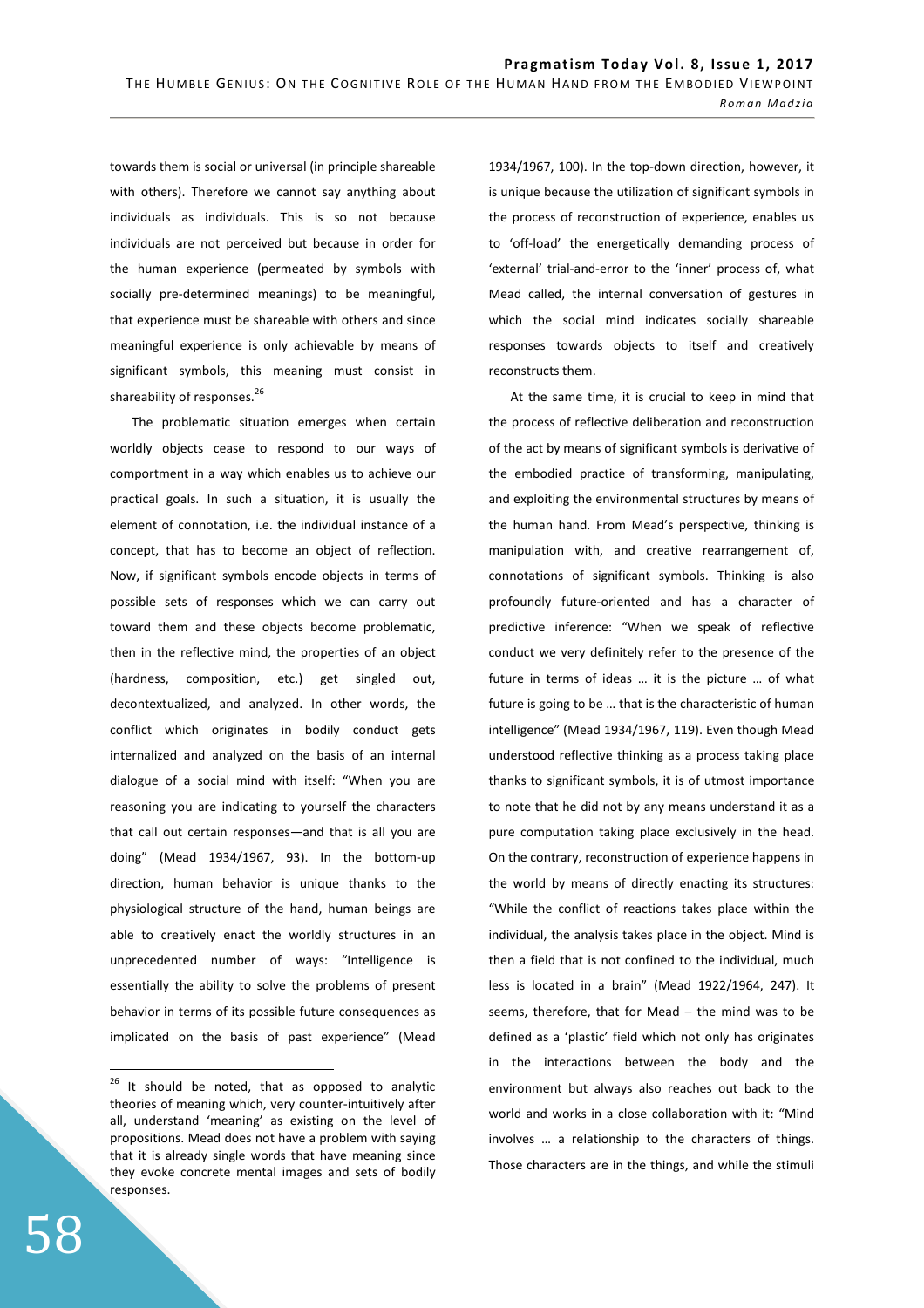call out the response which is in one sense present in the organism, the responses are to things out there. The whole process is not a mental product and you cannot put it inside of the brain" (Mead 1934/1967, 124-125). Once a novel way of responding to an object is developed, this way of conduct must immediately be tried out in practical conduct which is the only criteria of truth. In this respect, Mead would undoubtedly agree with Lambros Malafouris' statement contending that the "cognition has no location. The active mind cannot be contained. Cognition is not a 'within' property; it is a 'between' property" (2013, 85). Mind, therefore, is not extended in the proper sense of that word, for it is not a thing but rather it is a certain kind (or property) of conduct. Mind is everywhere, where there is behavior guided by bodily responses which are shareable by means of significant symbols.

When Mead speaks of the mutual inter-dependence between the development of the mind and the physiological structure of the human hand, he certainly does not mean ontogenesis only. The time-span of the human life is way too short to be able to produce more than extremely primitive forms of social interaction. Therefore, our account of the role of the human hand would be fatally incomplete without addressing the mutual relationship between the hand and culture. After all, Mead himself held that "the mechanism of human society is that of bodily selves who assist or hinder each other in their cooperative acts by the manipulation of physical things" (Mead 1932, 169). The development of the mind and the institutional forms is inextricably connected with the development of the material culture, in other words, with novel ways of interaction with and transformation of physical objects. Mead did not elaborate much on the issue of the mutual relation between humans and tools. However, it is certain that he understood tools as something which enhances the capacities of the hand. In his view, humans are tool-using beings that use "implements that can extend the length or power of the hand" (Mead 1982, 119). He suggests that by means of tools we can enlarge our body-schema and use

those tools as an actual extension of our limbs. If we take a strictly pragmatist and enactive perspective on tool-usage, we have to point out that enhancing the capacity of the hand means – at the same time – enhancing the capacities of the mind. If the liberation of the hand enhanced human cognitive capacities in the way described above, then it is reasonable to assume that these cognitive capacities plunge back to the world thus enhancing our fine motor skills which further help us develop material culture which makes us develop even better cognitive capacities, etc. Even though Mead barely talks about this, it seems that the same mechanisms which, according to him, enhance our cognitive capacities in solving problems (the hand and the object), have been in play in the course of the development of other cognitive capacities such as bodily awareness or even self-consciousness. As the cognitive archaeologist Lambros Malafouris points out "stone tools are not an accomplishment of the hominin brain; they are instead an opportunity for the hominin brain – that is, an opportunity for active material engagement" (2013, 169). As an example, Malafouris extensively describes the process by which pre-historic hand-axes were produced. The central activity in such a process was knapping. As he argues, one can hardly think of knapping as a process of materialization or externalization of pre-formed ideas. Much rather, knapping ought to be seen as an interaction (or even better – a transaction) between the producer and the tool in which "the tool guides the grip, the grip shapes the hand, the hand makes the tool, and engaging the tool shapes the mind" (ibid., 174). In other words, the knapper thinks through and with the stone and by means of being engaged in this process, he becomes more aware of himself – of his intentions and anticipations (what shape do I want to achieve), of his body (in which angle should I execute the next stroke), of his environment (how is the material behaving in comparison to other materials), etc. such a process of making is, then, a kind of dialogue between a physical object and cognitive agent in which both are deeply transformed.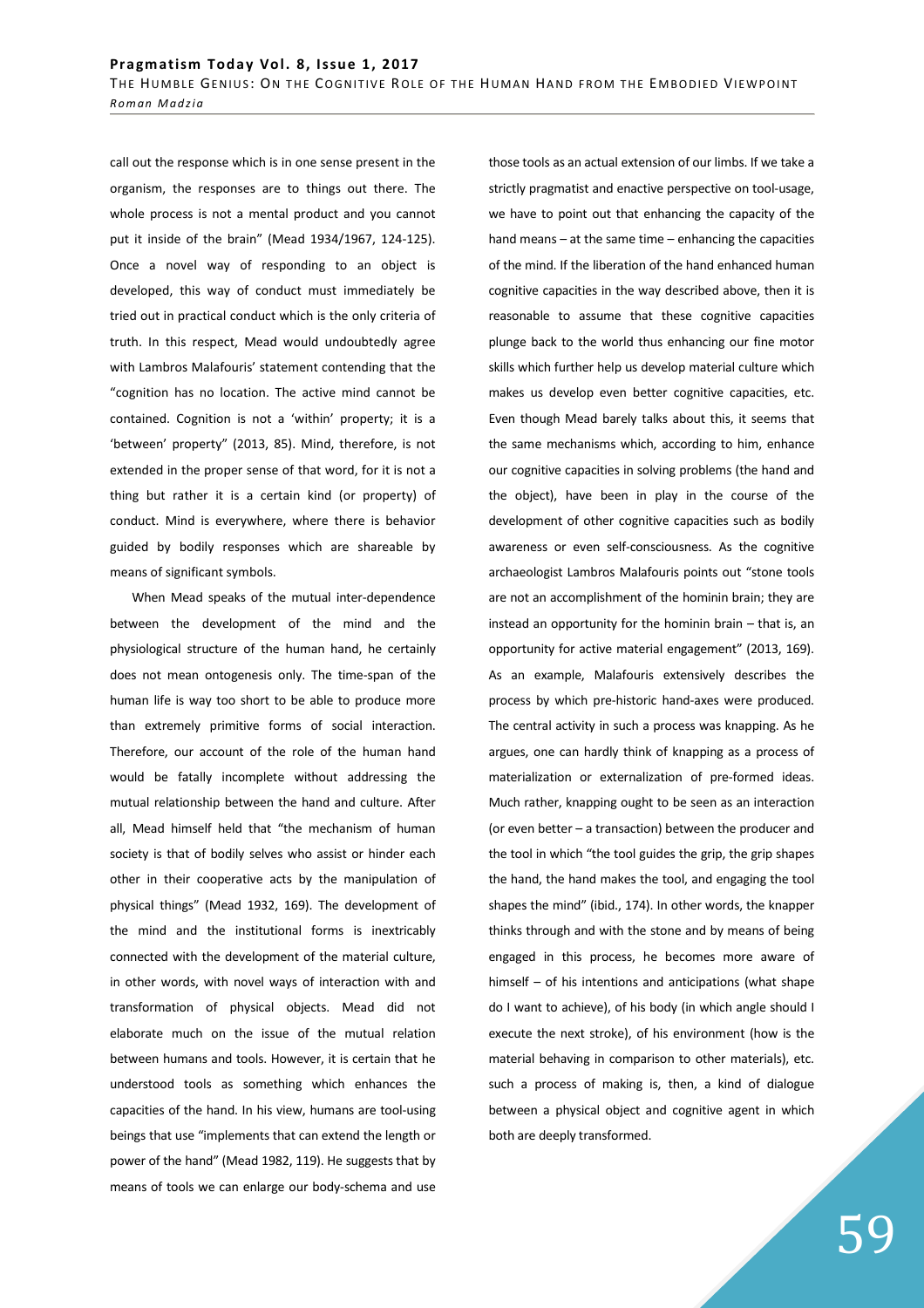In conclusion, Mead is undeniably to be praised for having shown to what extent the existence of the human hand enabled the emergence of specifically human ways of reflective thinking and intelligence in general. For Mead's speculative theory to be workable today, we need to place it in a bigger picture of human phylogenetic development. Partly, this paper has endeavored to do this by demonstrating the extent to which Mead's theory is in accordance with contemporary theories of human bipedalism. In his texts, Mead demonstrated that language and reflective thinking, which have their roots in the process of exchanging of unintentional bodily gestures, emerged thanks to our form of embodiment, and particularly due to the fact that we have the hands that we do. From today's point of view, it seems that the human upright bodily posture and handed interactions with the world enhanced their bodily awareness to such a degree that they were eventually able to develop self-consciousness in the process of social interaction. Only the bodies which are first aware of their *own* movement can take an external stance with regard to it and see it from the perspective of the other. $^{27}$  From today's point of view, we can assume that the mechanisms responsible for the increased bodily awareness might have been (among others) the upright posture, and the interaction with the first elements of what one might call the material culture.

 $27$  For an extended argumentation in favor of this position, see Madzia (2015).

60

 $\overline{a}$ 

#### **References**

- Booth, Kelvin J. 2016. "Imitation and Taking the Attitude of the Other." In *Timeliness of G. H. Mead*, eds. Hans Joas, Daniel Huebner, 231–251. Chicago: Chicago University Press.
- Burke, Thomas F. 2013. *What Pragmatism Was*. Bloomington: Indiana University Press.
- Chemero, Anthony. 2011. *Radical Embodied Cognitive Science* (Reprint edition). Cambridge: A Bradford Book.
- Clark, Andy. 2003. *Natural-born Cyborgs. Minds, Technologies, and the Future of Human Intelligence*. Oxford, UK: Oxford University Press.
- Deloison, Yvette. 2004. *Préhistoire du piéton. Essai sur les nouvelles origines de l'homme*. Paris: Plon.
- Eames, Edward R. 1973. "Mead's Concept of Time." In *The Philosophy of George Herbert Mead*, ed. Walter R. Corti, 59-81. Winthertur: Amriswiller Bücherei.
- Focillon, Henri 1934/1981. "Éloge de la main." In *Vie des Formes*, 101–128. Paris: Presses Universitaires de France. 7th edition. [electronic version available: http://kaiouncharles.free.fr/ecs/gallery/dossierp rofesseurs/Philosophie/2008- 2009/Eloge%20de%20la%20main.pdf accessed 28.09.2016].
- Gallagher, Shaun. 2005. *How the Body Shapes the Mind*. New York: Oxford University Press.
- Gallagher, Shaun, & Miyahara, Katsunori. 2012. "Neopragmatism and Enactive Intentionality." In: *Action, Perception and the Brain*, ed. Jay Schulkin, 117–147. Basingstoke, UK: Palgrave-Macmillan.
- Gallagher, Shaun. 2013. "The Enactive Hand." In *The Hand, an Organ of the Mind: What the Manual Tells the Mental*, ed. Zdravko Radman, 209–226. Cambridge/London: MIT Press.
- Gallagher, Shaun. 2014a. "Pragmatic Interventions into Enactive and Extended Conceptions of Cognition." *Philosophical Issues* 24: 110–126.
- Gallagher, Shaun. 2014b. Upright posture: A Current Standing. Presentation at Marsilius-Kolleg, 5th December 2016, Heidelberg, Germany. (oral presentation)
- Gallagher, Shaun. 2015. "Invasion of the Body Snatchers: How the Embodied Cognition is Being Disembodied," *The Philosopher's Magazine* 68: 96–102.
- Gallagher, Shaun. 2016. "Pragmatic Interventions into Enactive and Extended Conceptions of Cognition." In *Pragmatism and Embodied Cognitive Science: From Bodily Intersubjectivity to Symbolic Articulation*, eds. Roman Madzia, Matthias Jung, 17–34. Berlin/Boston: Walter De Gruyter.
- Hankinson, Robert J. 2003. "Academics and Pyrrhonists." In *The Blackwell Guide to Ancient Philosophy*, ed. Christopher Shields, 268–300. Oxford, UK: Blackwell Publishing.